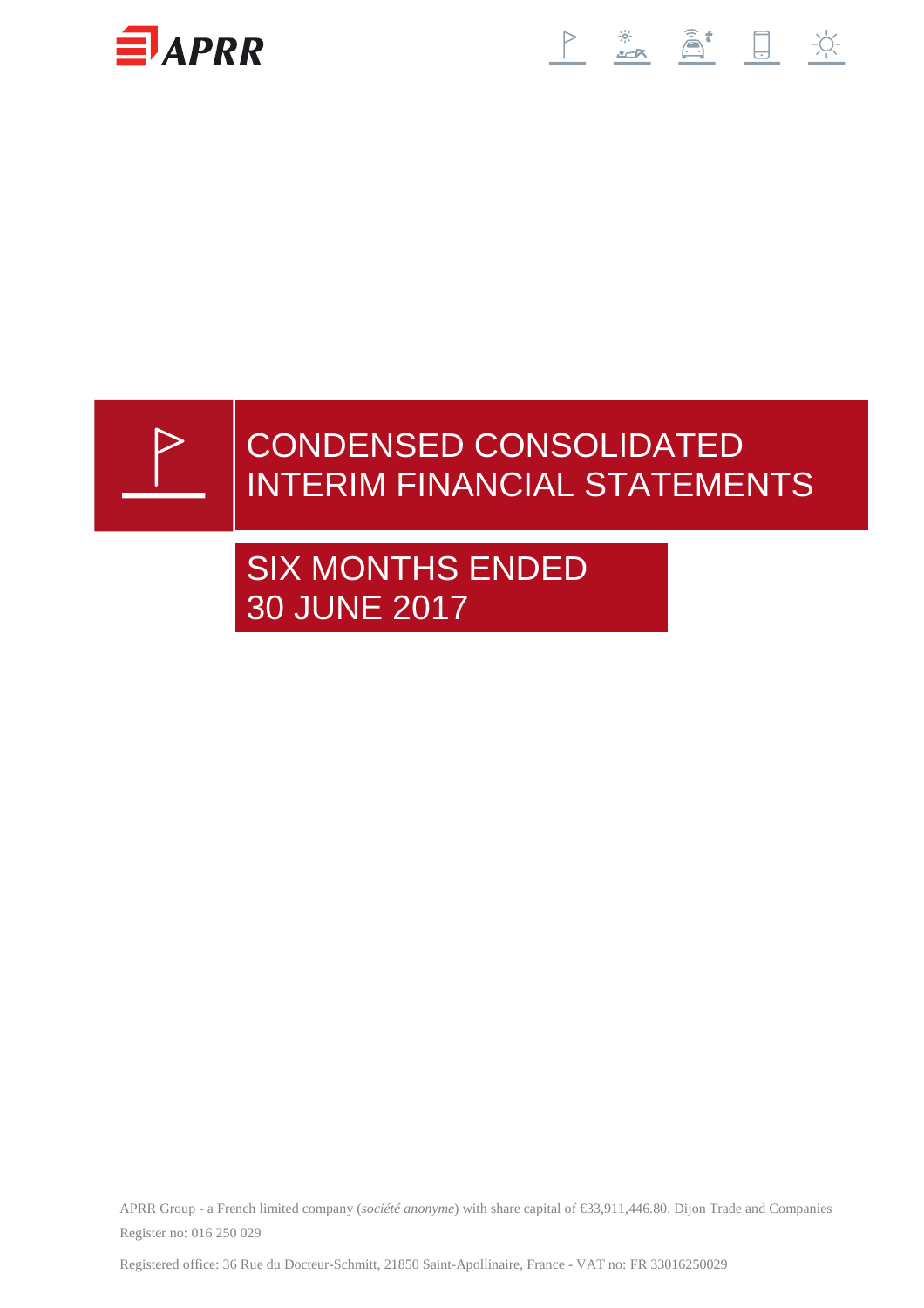# **CONTENTS**

### **FINANCIAL STATEMENTS**

- 1. Condensed consolidated statement of financial position
- 2. Condensed consolidated income statement and statement of comprehensive income
- 3. Condensed consolidated statement of changes in equity
- 4. Condensed consolidated statement of cash flows

### **NOTES TO THE CONSOLIDATED FINANCIAL STATEMENTS**

### I) Accounting policies

- Note 1.1 Reporting entity
- Note 1.2 Statement of compliance
- Note 1.3 Accounting policies and methods applied in the condensed interim financial statements and applicable standards
- Note 1.4 Consolidation scope
- Note 1.5 Methods used in the preparation of the interim financial statements and the effect of seasonal fluctuations

### II) Notes to the financial statements

- Note 2.1 Net non-current assets
- Note 2.2 Information about financial assets and liabilities
- Note 2.3 Provisions
- Note 2.4 Investments in associates
- Note 2.5 Off-balance sheet commitments
- Note 2.6 Related parties
- Note 2.7 Significant events during the six-month period
- Note 2.8 Events after the balance sheet date

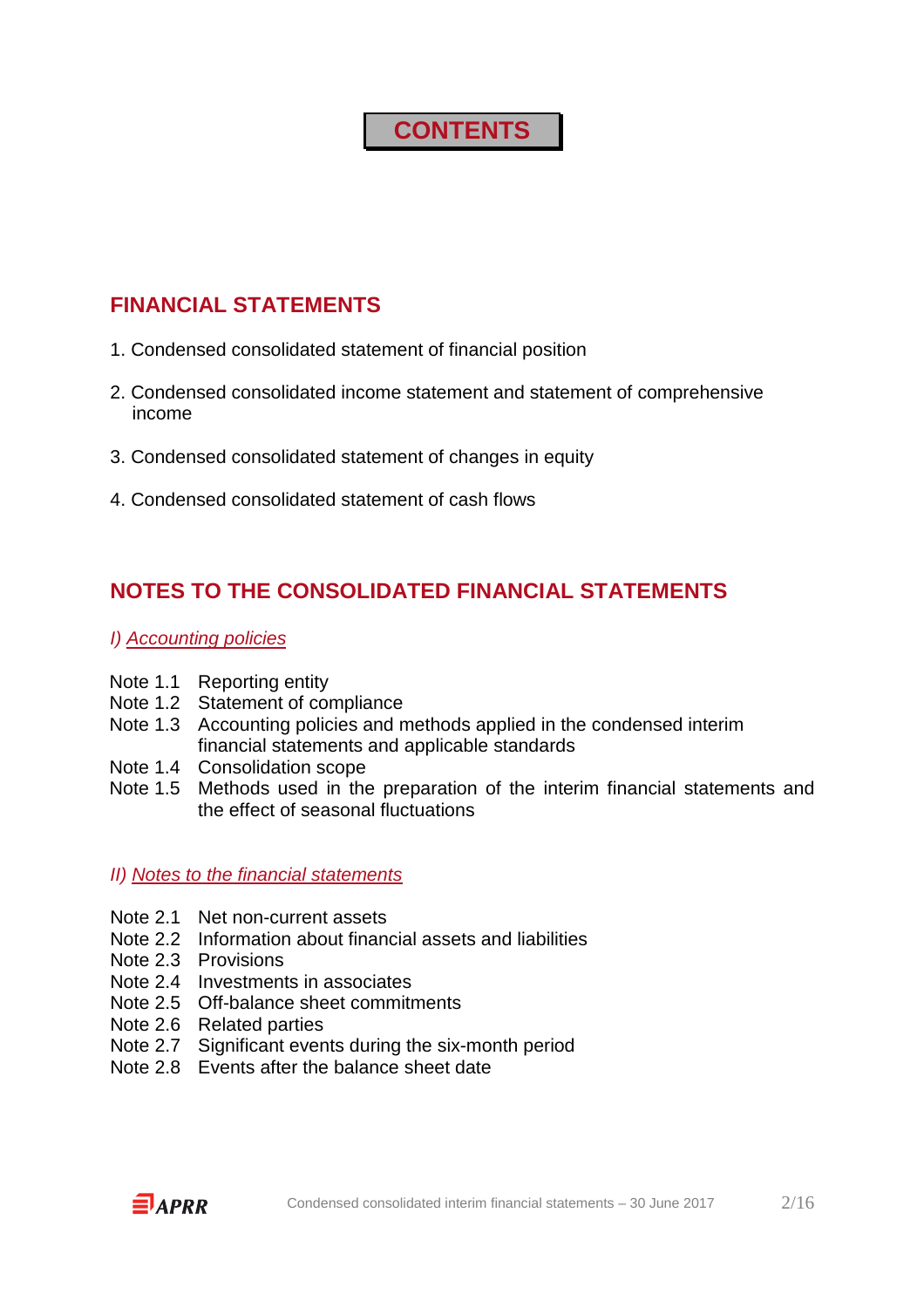# **STATEMENTS OF FINANCIAL POSITION**

## **1. Condensed consolidated statement of financial position**

| $(\epsilon$ millions)                      | 30/06/2017 | 31/12/2016 |
|--------------------------------------------|------------|------------|
| <b>Non-current assets</b>                  |            |            |
| Property, plant and equipment              | 160.1      | 163.0      |
| Intangible assets arising from concessions | 6,550.0    | 6,590.6    |
| Other intangible assets                    | 52.0       | 50.5       |
| Investments in associates                  | 23.1       | 7.3        |
| Other non-current financial assets         | 96.7       | 96.9       |
| Other non-current assets                   | 0.0        | 0.0        |
| Total non-current assets                   | 6,881.9    | 6,908.3    |
| <b>Current assets</b>                      |            |            |
| Inventories                                | 7.5        | 8.4        |
| Trade and other receivables                | 135.8      | 144.5      |
| Current tax receivables                    | 0.0        | 0.0        |
| Other current assets                       | 200.9      | 212.5      |
| Cash and cash equivalents                  | 1,186.1    | 2,092.6    |
| Total current assets                       | 1,530.3    | 2,458.1    |
| TOTAL ASSETS                               | 8,412.2    | 9,366.4    |

| (€ millions)                                              | 30/06/2017 | 31/12/2016 |
|-----------------------------------------------------------|------------|------------|
| <b>Capital and reserves</b>                               |            |            |
| Share capital                                             | 33.9       | 33.9       |
| Consolidated reserves                                     | (1,212.0)  | (1,544.0)  |
| Profit (loss) for the period                              | 373.8      | 670.6      |
| Share of equity attributable to the owners of the company | (804.3)    | (839.5)    |
| Non-controlling interests                                 | 0.4        | 0.1        |
| <b>Total equity</b>                                       | (803.9)    | (839.4)    |
| <b>Non-current liabilities</b>                            |            |            |
| Non-current borrowings                                    | 6,814.9    | 7,435.8    |
| Deferred tax assets                                       | 13.6       | 6.3        |
| Non-current provisions                                    | 267.7      | 262.2      |
| Other non-current liabilities                             | 91.9       | 92.9       |
| Total non-current liabilities                             | 7,188.2    | 7,797.2    |
| <b>Current liabilities</b>                                |            |            |
| Trade and other payables                                  | 99.0       | 106.3      |
| <b>Borrowings</b>                                         | 388.7      | 544.3      |
| Non-current borrowings due within one year                | 1,211.8    | 1,388.9    |
| <b>Current tax liability</b>                              | 31.0       | 59.8       |
| <b>Current provisions</b>                                 | 40.7       | 40.0       |
| Other current liabilities                                 | 256.9      | 269.3      |
| <b>Total current liabilities</b>                          | 2,028.0    | 2,408.6    |
| TOTAL SHAREHOLDERS' EQUITY AND LIABILITIES                | 8,412.2    | 9,366.4    |

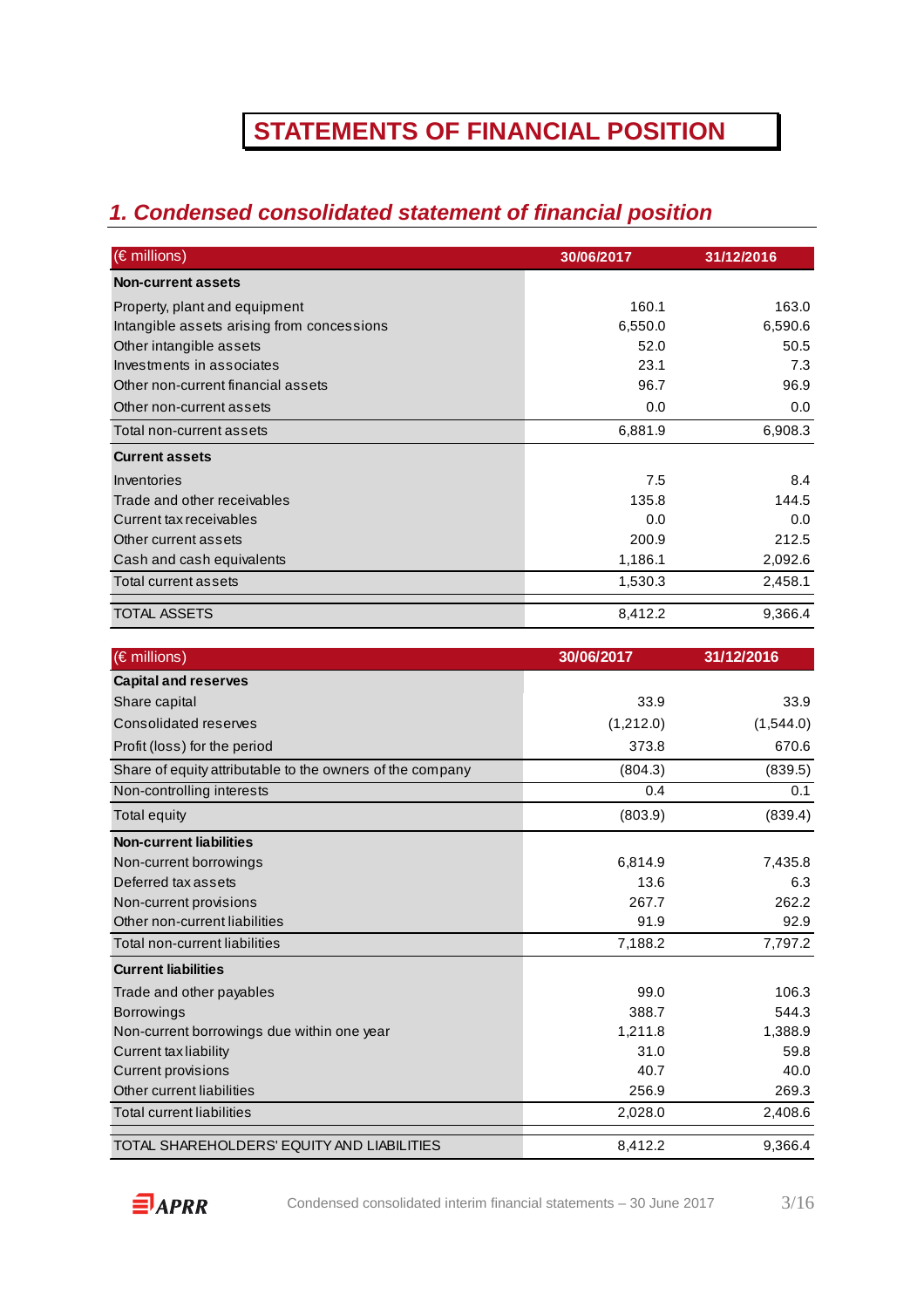### **2. Condensed consolidated income statement and statement of comprehensive income**

| (€ millions)                                                              | 1 <sup>st</sup> half 2017 | 1 <sup>st</sup> half 2016 |
|---------------------------------------------------------------------------|---------------------------|---------------------------|
| Revenue of which:                                                         | 1,283.5                   | 1,228.5                   |
| - revenue from the operation of infrastructures                           | 1,156.0                   | 1,116.4                   |
| - revenue from the construction of infrastructures held under concessions | 127.5                     | 112.1                     |
| Purchases and external charges                                            | (177.4)                   | (164.2)                   |
| Employee benefit expenses and headcount                                   | (103.6)                   | (105.8)                   |
| Taxes (other than income tax)                                             | (131.7)                   | (128.2)                   |
| Depreciation and amortisation expenses                                    | (196.6)                   | (197.8)                   |
| Provisions                                                                | (12.8)                    | (8.1)                     |
| Other operating income (expenses) from ordinary activities                | 1.0                       | 0.8                       |
| Operating profit on ordinary activities                                   | 662.4                     | 625.3                     |
| Other income (expenses) from operations                                   | 0.0                       | (0.0)                     |
| Operating profit                                                          | 662.4                     | 625.3                     |
| Income from cash and cash equivalents                                     | 6.8                       | 4.7                       |
| Gross finance costs                                                       | (96.6)                    | (122.7)                   |
| Net finance costs                                                         | (89.8)                    | (118.0)                   |
| Other financial income (expenses)                                         | (0.2)                     | (2.0)                     |
| Share of profit (loss) of associates                                      | 0.5                       | 0.3                       |
| Income tax expense                                                        | (198.9)                   | (170.4)                   |
| Profit (loss) for the period from continuing operations                   | 374.0                     | 335.2                     |
| Profit for the period attributable to:                                    | 374.0                     | 335.2                     |
| - Owners of the company                                                   | 373.8                     | 335.1                     |
| - Non-controlling interests                                               | 0.2                       | 0.2                       |
| Earnings per share attributable to the owners of the company              |                           |                           |
| - Basic earnings per share (euros)                                        | 3.31                      | 2.96                      |
| - Diluted earnings per share (euros)                                      | 3.31                      | 2.96                      |

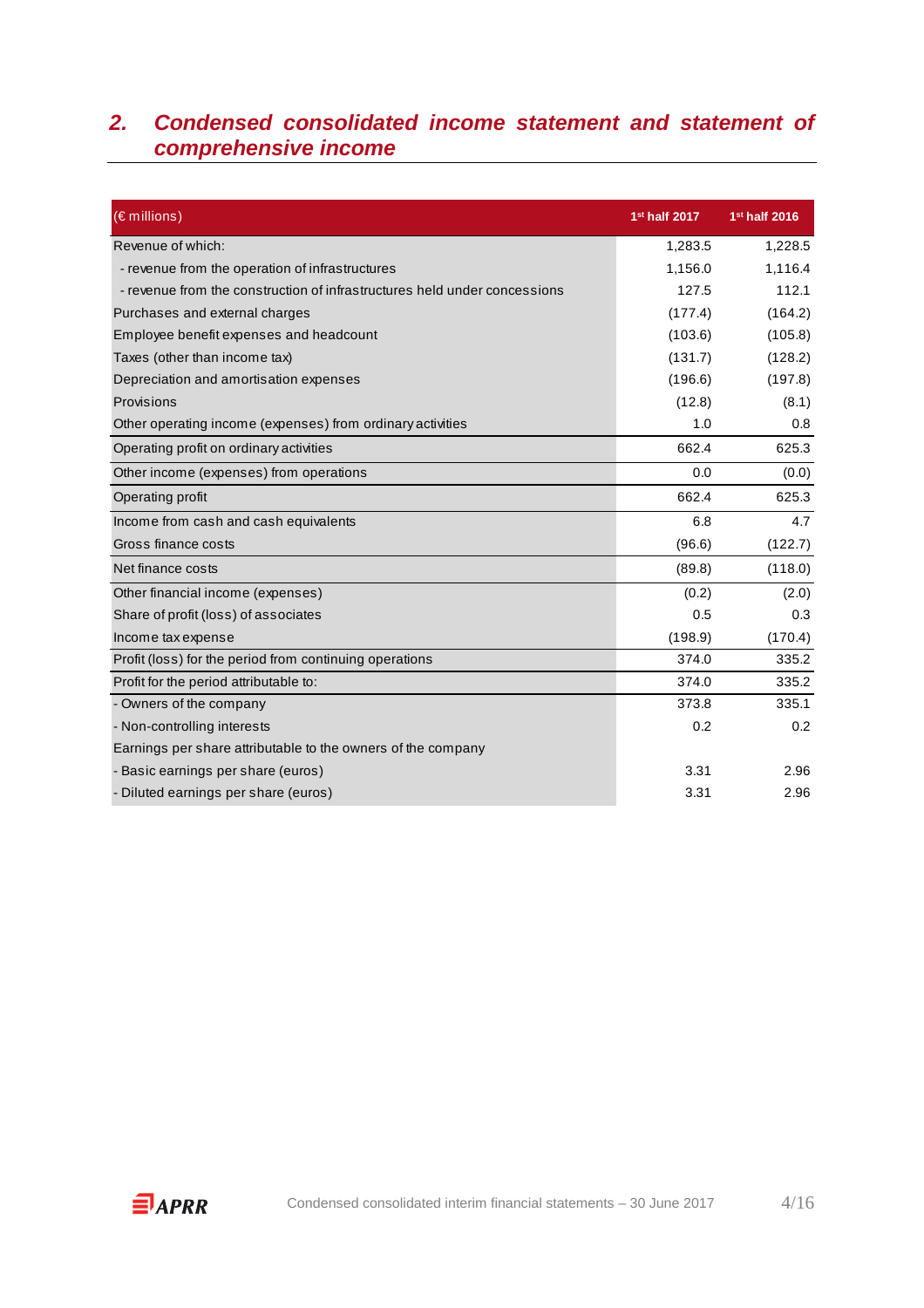| $(\epsilon$ millions)                                                                                     | $1st$ half 2017 | 1 <sup>st</sup> half 2016 |
|-----------------------------------------------------------------------------------------------------------|-----------------|---------------------------|
| Profit (loss) for the period                                                                              | 374,0           | 335,2                     |
| Items that will not be reclassified subsequently to profit or loss                                        |                 |                           |
| Actuarial gains and losses on staff benefits                                                              | 0,0             | (4,8)                     |
| Tax on items that will not be reclassified to profit or loss                                              | 0,0             | 1,6                       |
| Share of gains and losses of associates that will not be reclassified to profit or loss                   |                 |                           |
| Items that may be reclassified subsequently to profit or loss                                             |                 |                           |
| Translation differences                                                                                   |                 |                           |
| Re-measurement of derivative hedging instruments                                                          |                 |                           |
| Tax on items that are or may be reclassified subsequently to profit or loss                               |                 |                           |
| Share of gains and losses of associates that are or may be reclassified<br>subsequently to profit or loss | 6,8             | 1,6                       |
| Total income and expense recognised directly in equity                                                    | 6,8             | (1,5)                     |
| Comprehensive income for the period                                                                       | 380,8           | 333,7                     |
| - Owners of the company                                                                                   | 380,6           | 333,5                     |
| - Non-controlling interests                                                                               | 0,2             | 0,2                       |

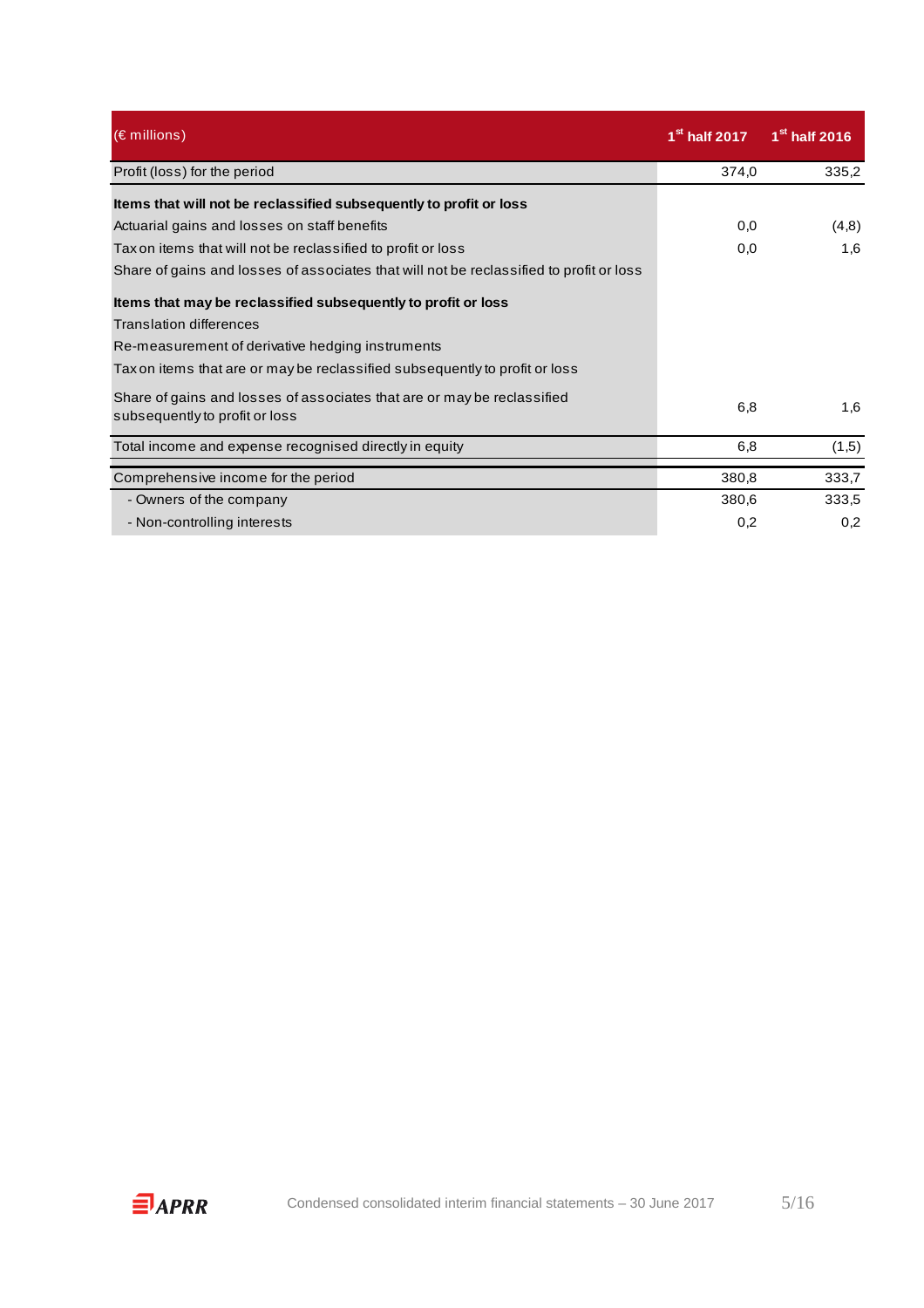## **3. Condensed consolidated statement of changes in equity**

| $(\epsilon$ millions)                               | <b>Share</b><br>capital | <b>Share</b><br>premium | <b>Reserves</b> | Financial<br>instruments | Other | Attributable<br>to the<br>owners<br>of the<br>company | Non-<br>controlling<br><i>interests</i> | <b>Total</b><br>equity |
|-----------------------------------------------------|-------------------------|-------------------------|-----------------|--------------------------|-------|-------------------------------------------------------|-----------------------------------------|------------------------|
| At 01/01/2017                                       | 33.9                    | 0.3                     | (848.1)         | (19.0)                   | (6.7) | (839.5)                                               | 0.1                                     | (839.4)                |
| Share-based payments                                |                         |                         | 0.3             |                          |       | 0.3                                                   |                                         | 0.3                    |
| Dividends paid                                      |                         |                         | (345.9)         |                          |       | (345.9)                                               | (0.2)                                   | (346.1)                |
| Profit (loss) for the period                        |                         |                         | 373.8           |                          |       | 373.8                                                 | 0.2                                     | 374.0                  |
| Income and expense recognised<br>directly in equity |                         |                         |                 | 6.8                      |       | 6.8                                                   |                                         | 6.8                    |
| Net profit (loss) and gains and                     |                         |                         |                 |                          |       |                                                       |                                         |                        |
| losses recognised directly in<br>equity             | 0.0                     | 0.0                     | 373.8           | 6.8                      | 0.0   | 380.6                                                 | 0.0                                     | 380.8                  |
| Changes in scope and<br>reclassifications           |                         |                         | 0.3             |                          | (0.2) | 0.1                                                   | 0.2                                     | 0.3                    |
| At 30/06/2017                                       | 33.9                    | 0.3                     | (819.5)         | (12.2)                   | (6.9) | (804.3)                                               | 0.4                                     | (803.9)                |

### **Condensed statement of changes in equity for the six months ended 30 June 2017**

#### **Condensed statement of changes in equity for the six months ended 30 June 2016**

| $(\in$ millions)                                                           | <b>Share</b><br>capital | <b>Share</b><br>premium | <b>Reserves</b> | Financial<br>instruments | Other | Attributable<br>to the<br>owners<br>of the<br>company | Non-<br>controlling<br>interests | Total<br>equity |
|----------------------------------------------------------------------------|-------------------------|-------------------------|-----------------|--------------------------|-------|-------------------------------------------------------|----------------------------------|-----------------|
| At 01/01/2016                                                              | 33.9                    | 0.3                     | (938.9)         | (21.6)                   | (4.8) | (931.1)                                               | 0.1                              | (930.9)         |
| Share-based payments                                                       |                         |                         | 0.3             |                          |       | 0.3                                                   |                                  | 0.3             |
| Dividends paid                                                             |                         |                         | (287.1)         |                          |       | (287.1)                                               | (0.1)                            | (287.3)         |
| Profit (loss) for the period                                               |                         |                         | 335.1           |                          |       | 335.1                                                 | 0.2                              | 335.2           |
| Income and expense recognised<br>directly in equity                        |                         |                         |                 | 1.6                      | (3.1) | (1.5)                                                 |                                  | (1.5)           |
| Net profit (loss) and gains and<br>losses recognised directly in<br>equity | 0.0                     | 0.0                     | 335.1           | 1.6                      | (3.1) | 333.5                                                 | 0.2                              | 333.7           |
| Changes in scope and<br>reclassifications                                  |                         |                         | 0.3             |                          |       | 0.3                                                   | (0.0)                            | 0.3             |
| At 30/06/2016                                                              | 33.9                    | 0.3                     | (890.4)         | (20.0)                   | (8.0) | (884.1)                                               | 0.1                              | (884.0)         |

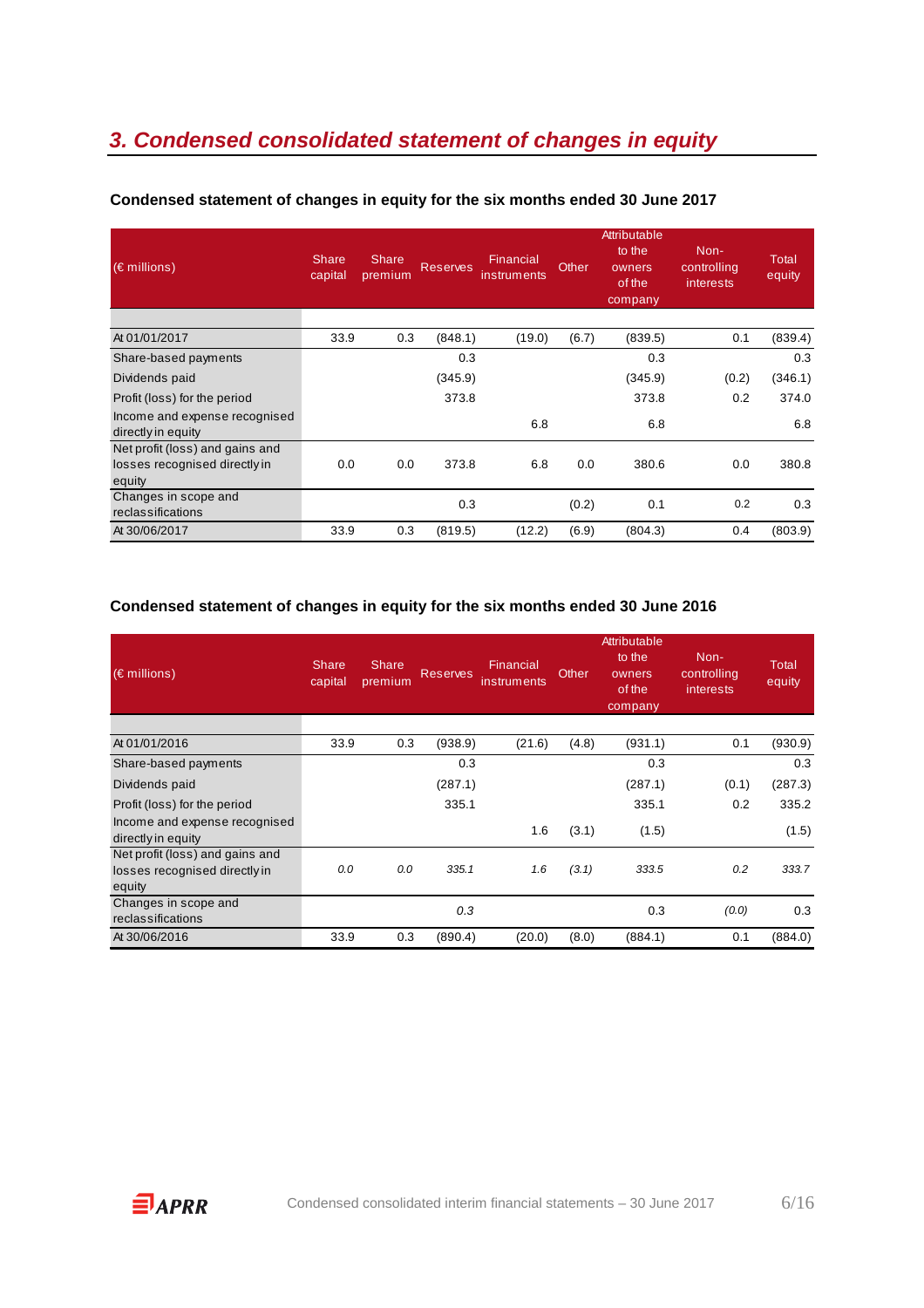## **4. Condensed consolidated statement of cash flows**

| $(\epsilon$ millions)                                           | 1st half 2017 | <b>1st half 2016</b> |
|-----------------------------------------------------------------|---------------|----------------------|
| Cash and cash equivalents at 1 January                          | 2,092.6       | 1,281.2              |
| Profit (loss) for the period                                    | 374.0         | 335.2                |
| Net impact of equity-accounted companies                        | (0.5)         | (0.3)                |
| Depreciation and amortisation expenses and provisions           | 201.4         | 197.9                |
| Other adjustments                                               | 3.5           | 3.7                  |
| Gains (losses) on disposals                                     | (0.7)         | (0.3)                |
| Cash generated by operations                                    | 577.7         | 536.3                |
| Net interest expense                                            | 84.5          | 113.7                |
| Interest paid                                                   | (219.0)       | (236.8)              |
| Income tax expense                                              | 198.9         | 170.4                |
| Income tax paid                                                 | (220.4)       | (185.6)              |
| Movement in working capital related to ordinary activities      | (6.6)         | 16.7                 |
| Net cash from operating activities (I)                          | 415.1         | 414.6                |
| Purchases of non-current assets                                 | (147.4)       | (130.7)              |
| Non-current financial assets                                    | (10.9)        | (2.2)                |
| Total purchases of non-current assets                           | (158.3)       | (132.9)              |
| Proceeds from disposals of non-current assets                   | 0.9           | 0.7                  |
| Net cash used in investing activities (II)                      | (157.4)       | (132.2)              |
| Dividends paid to the shareholders                              | (346.1)       | (287.3)              |
| Repayment of borrowings                                         | (1, 418.2)    | (951.2)              |
| New borrowings                                                  | 600.0         | 838.0                |
| Net cash used in financing activities (III)                     | (1, 164.2)    | (400.4)              |
| Net increase (decrease) in cash and cash equivalents (I+II+III) | (906.6)       | (118.0)              |
| Cash and cash equivalents at 30 June                            | 1,186.1       | 1,163.2              |

Dividends paid in the first half amounted to €345.9 million in total, i.e. €3.06 per share.

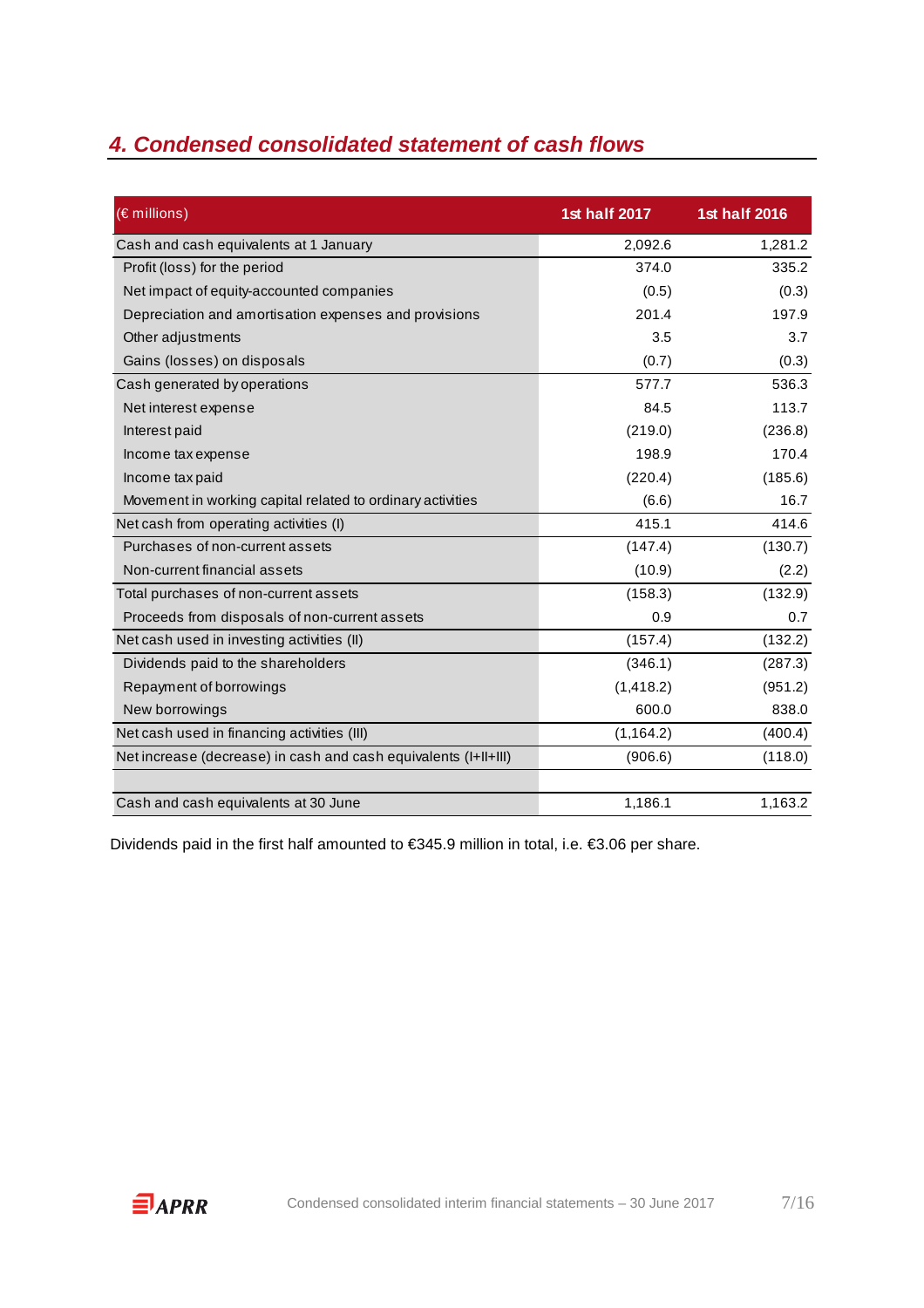## **NOTES TO THE CONDENSED CONSOLIDATED FINANCIAL STATEMENTS FOR THE SIX MONTHS ENDED 30 JUNE 2017**

### **I – Accounting policies**

### Note 1.1 – Reporting entity

APRR (Autoroutes Paris-Rhin-Rhône - the "Company") is domiciled in France. The interim consolidated financial statements for the six months ended 30 June 2017 comprise the financial statements of the Company and its subsidiaries (referred to collectively as the "Group"). The consolidated financial statements of the Group for the year ended 31 December 2016 are available upon request from the Company's registered office at 36 Rue du Docteur Schmitt, 21850 Saint-Apollinaire, France or from its website at www.aprr.com.

### Note 1.2 – Statement of compliance

The condensed interim consolidated financial statements were prepared in accordance with IAS 34, "Interim Financial Reporting".

The condensed consolidated financial statements were drawn up under the responsibility of the Board of Directors on 29 August 2017.

#### Note 1.3 – Accounting policies and methods applied in the condensed interim financial statements and applicable standards

The condensed interim financial statements for the six months ended 30 June 2017 were prepared in accordance with IAS 34, "Interim Financial Reporting". They do not contain all the information required for complete annual financial statements and must be read in conjunction with the Group's financial statements for the year ended 31 December 2016. The financial statements were prepared applying the same accounting policies and methods as for the consolidated financial statements for the year ended 31 December 2016.

A number of new standards adopted by the European Union will be effective for annual periods beginning on or after 1 January 2018. These were not applied early for the preparation of the present consolidated financial statements:

- IFRS 9, "Financial Instruments";
- IFRS 15, "Revenue from Contracts with Customers".

The Group is currently analysing the impacts of the application of these standards.

IFRS 16, "Leases", is one of the standards and amendments not yet adopted by the European Union. It is currently under review and, if adopted, will be applicable as from 2019.

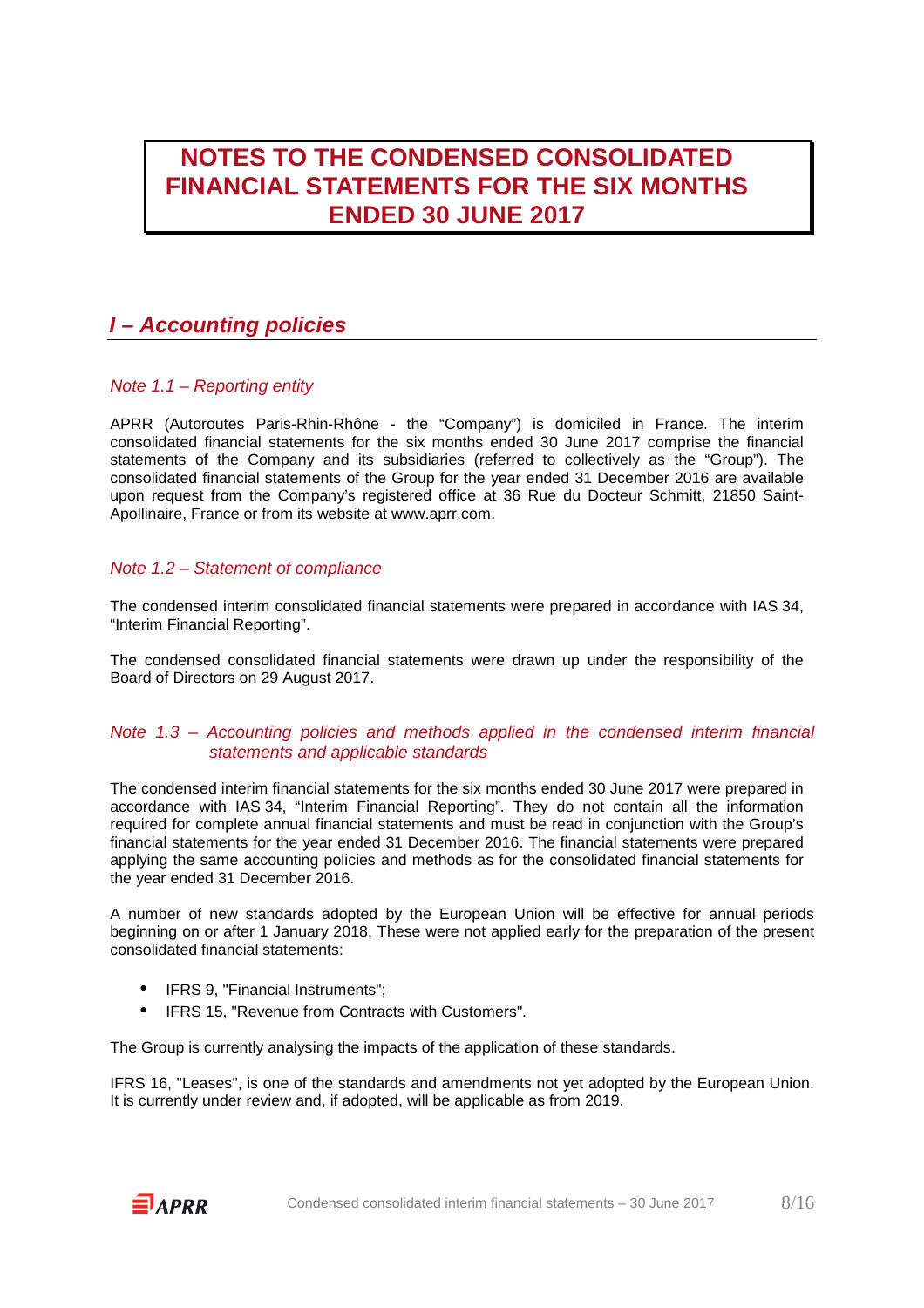#### Note 1.4 – Consolidation scope

APRR Group consists of the parent company (APRR), its wholly owned subsidiary AREA Participation which is fully consolidated, its 99.84%-owned subsidiary AREA, which is fully consolidated, and Adelac, a 49.90%-owned associate of APRR that is accounted for using the equity method. It also includes Axxès, a 34.01%-owned associate of APRR (including 6.42% by AREA) that is accounted for using the equity method.

### Note 1.5 – Methods used in the preparation of the interim financial statements and the effect of seasonal fluctuations

The features specific to the preparation of the half-year financial statements are as follows.

Revenue corresponds to revenue generated during the first half and expenses are those that have actually been incurred. Statistically, first-half revenue is slightly lower than that in the second half. Revenue generated from the operation of the infrastructures represented 48.0% of full-year revenue in 2016 and 47.7% in 2015.

Depreciation and amortisation, asset impairment and provisions have been determined in accordance with detailed calculations carried out at the balance sheet date, applying the same methods as at the year-end.

In the case of retirement benefits and profit sharing, the amount recognised for the first half of 2017 is 50% of the estimated charge for 2017 as a whole.

### **II – Notes to the financial statements**

#### Note 2.1 – Net non-current assets

Non-current assets decreased by €42 million in the first half of 2017. This breaks down as follows:

- acquisitions net of disposals amounting to €146 million (compared with €160 million in the first half of 2016); and
- depreciation and amortisation charges net of amounts reversed amounting to €188 million (compared with  $€185$  million in the first half of 2016).

Furthermore, from 2017 to 2021, the Group is committed to undertaking work to build and widen motorways and to create new exchanges that are expected to cost €790 million in total.

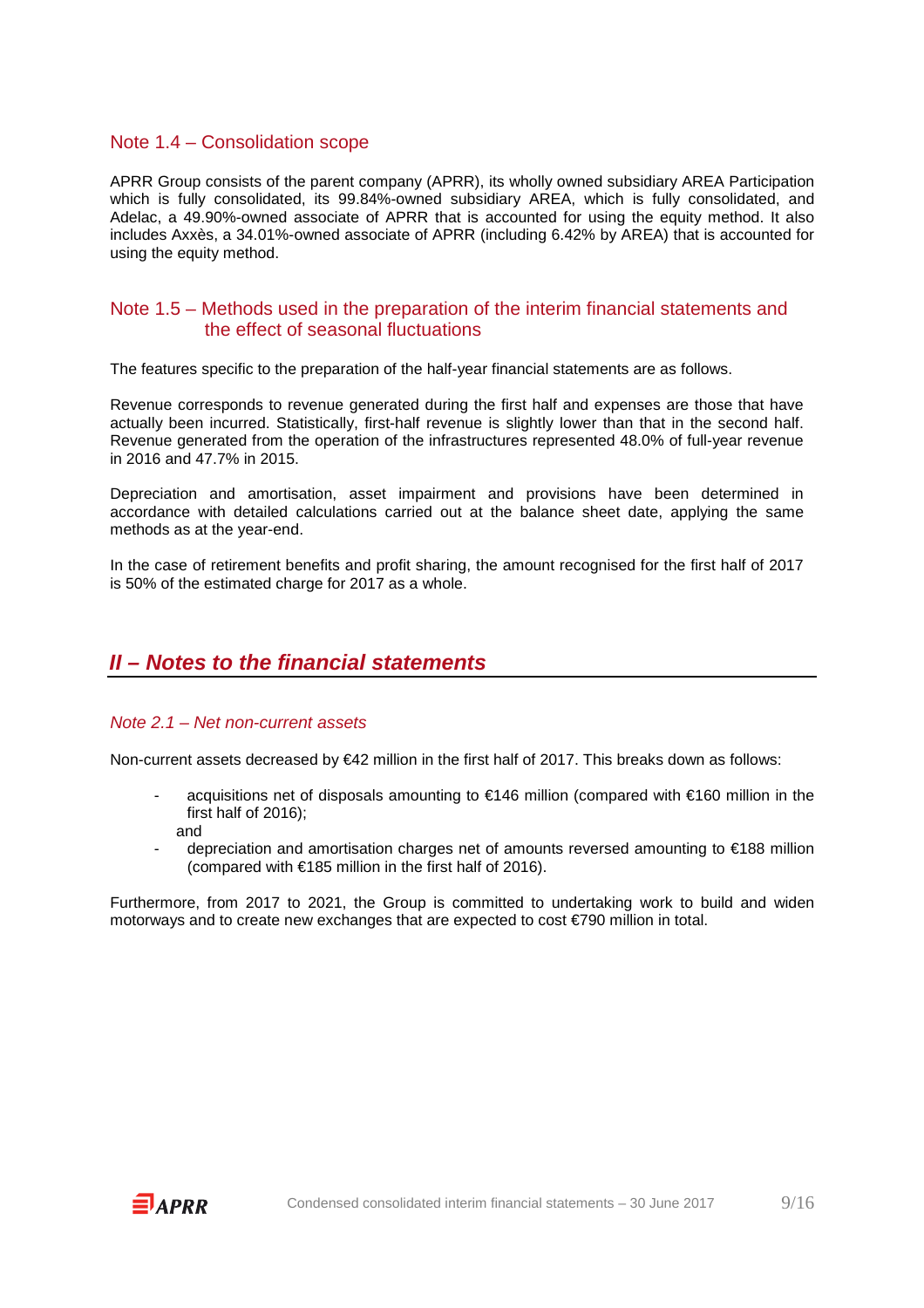### Note 2.2 – Information about financial assets and liabilities

| <b>At 30 June 2017</b>                                                     |                          |                                                    |                        |                         |                     |                     |                 |                             |
|----------------------------------------------------------------------------|--------------------------|----------------------------------------------------|------------------------|-------------------------|---------------------|---------------------|-----------------|-----------------------------|
|                                                                            | <b>Carrying</b><br>value | <b>Capital and</b><br><i>interest</i><br>movements | Less<br>than 1<br>year | $1$ to $2$<br>years     | $2$ to $3$<br>years | $3$ to $4$<br>years | 4 to 5<br>years | After <sub>5</sub><br>years |
| Cash and cash equivalents                                                  |                          |                                                    |                        |                         |                     |                     |                 |                             |
| Marketable securities                                                      | 487.1                    |                                                    |                        |                         |                     |                     |                 |                             |
| Cash at bank and in hand                                                   | 698.9                    |                                                    |                        |                         |                     |                     |                 |                             |
| Sub-total                                                                  | 1,186.1                  |                                                    |                        |                         |                     |                     |                 |                             |
|                                                                            |                          |                                                    |                        |                         |                     |                     |                 |                             |
| Financial liabilities: current and non-current                             |                          |                                                    |                        |                         |                     |                     |                 |                             |
| Long-term borrow ings                                                      | 6.800.4                  | 6.851.6                                            | 0.0                    | 1,005.3 1,155.1         |                     | 758.1               |                 | 294.6 3,638.4               |
| Derivative instruments - liabilities                                       | 14.6                     |                                                    |                        |                         |                     |                     |                 |                             |
| Interest payable in respect of non-current<br>financial liabilities        |                          | 766.6                                              | 114.1                  | 114.7                   | 87.7                | 72.4                | 60.4            | 317.4                       |
| Non-current borrowings                                                     | 6.814.9                  | 7.618.2                                            |                        | 114.1 1,119.9           | 1,242.9             | 830.5               |                 | 355.0 3,955.8               |
|                                                                            |                          |                                                    |                        |                         |                     |                     |                 |                             |
| Long-term borrow ings due within 1 year                                    | 1.211.8                  |                                                    | 1,216.4 1,216.4        |                         |                     |                     |                 |                             |
| Interest payable in respect of non-current<br>borrowings due within 1 year |                          | 57.9                                               | 57.9                   |                         |                     |                     |                 |                             |
| Non-current borrowings due within one<br>year                              | 1,211.8                  |                                                    | 1,274.3 1,274.3        | 0.0                     | 0.0                 | 0.0                 | 0.0             | 0.0                         |
| <b>Current borrowings and other debts</b>                                  | 388.7                    | 322.0                                              | 322.0                  |                         |                     |                     |                 |                             |
| <b>Total financial liabilities</b>                                         | 8,415.4                  | 9.214.4                                            |                        | 1,710.3 1,119.9 1,242.9 |                     | 830.5               |                 | 355.0 3.955.8               |
| Net debt                                                                   | $-7,229.3$               |                                                    |                        |                         |                     |                     |                 |                             |

Capital and interest movements exclude loan issuance costs, issuance premiums and other items not involving the movement of funds.

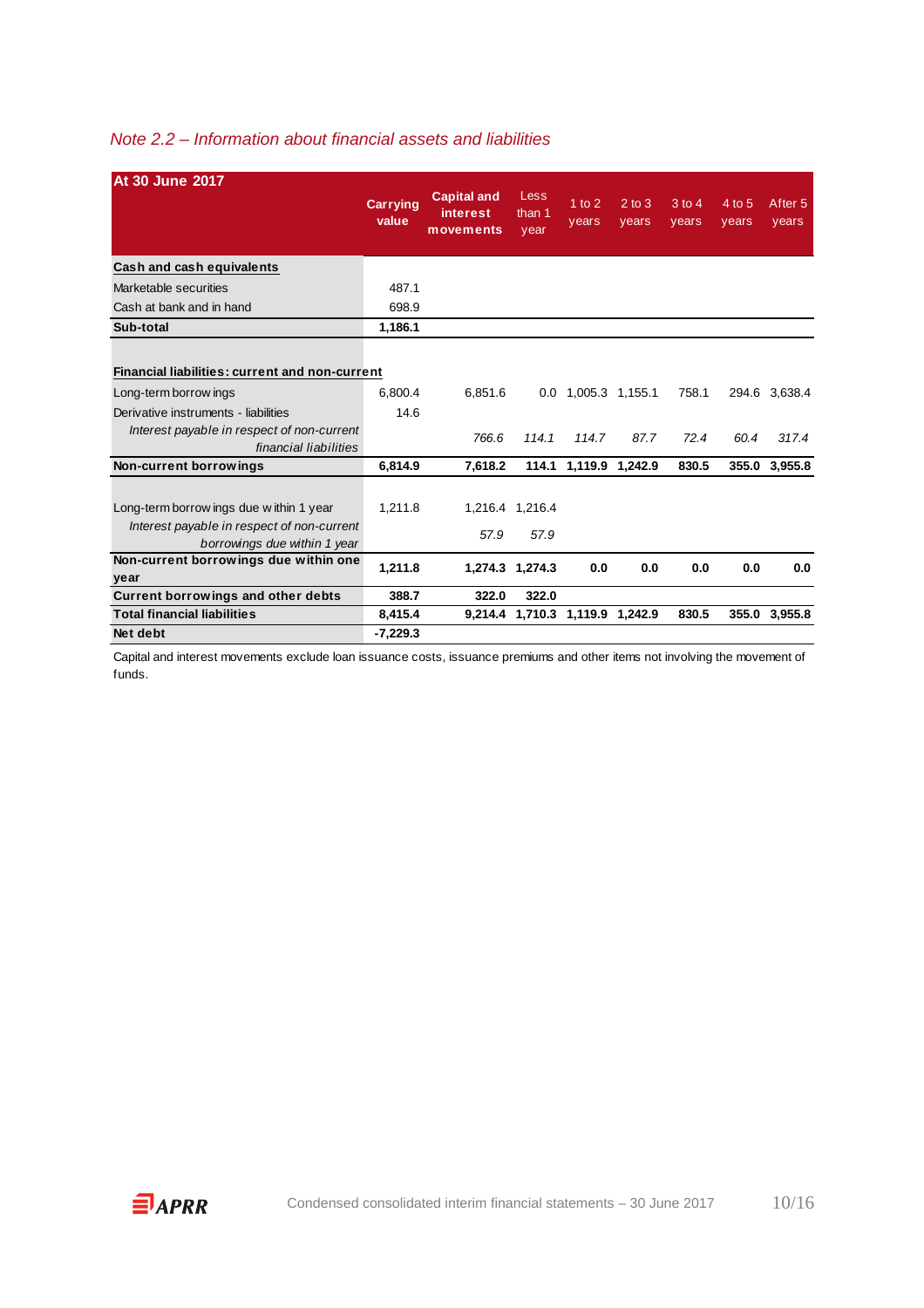| At 31 December 2016                                                        |                          | <b>Capital and</b>    | Less            |                                 |                     |                   |                 |                             |
|----------------------------------------------------------------------------|--------------------------|-----------------------|-----------------|---------------------------------|---------------------|-------------------|-----------------|-----------------------------|
|                                                                            | <b>Carrying</b><br>value | interest<br>movements | than 1<br>year  | $1$ to $2$<br>years             | $2$ to $3$<br>years | $3$ to 4<br>years | 4 to 5<br>years | After <sub>5</sub><br>years |
| Cash and cash equivalents                                                  |                          |                       |                 |                                 |                     |                   |                 |                             |
| Marketable securities                                                      | 1,684.5                  |                       |                 |                                 |                     |                   |                 |                             |
| Cash at bank and in hand                                                   | 408.1                    |                       |                 |                                 |                     |                   |                 |                             |
| Sub-total                                                                  | 2,092.6                  |                       |                 |                                 |                     |                   |                 |                             |
|                                                                            |                          |                       |                 |                                 |                     |                   |                 |                             |
| <b>Financial liabilities: current and non-current</b>                      |                          |                       |                 |                                 |                     |                   |                 |                             |
| Long-term borrow ings                                                      | 7.415.6                  | 7.460.3               |                 | 0.0 1,215.4 1,080.2 1,080.1     |                     |                   |                 | 757.6 3,327.0               |
| Derivative instruments - liabilities                                       | 20.2                     |                       |                 |                                 |                     |                   |                 |                             |
| Interest payable in respect of non-current<br>financial liabilities        |                          | 828.5                 | 163.9           | 162.5                           | 105.1               | 74.9              | 58.3            | 263.6                       |
| Non-current borrowings                                                     | 7.435.8                  | 8.288.8               |                 | 163.9 1,377.9 1,185.4 1,155.0   |                     |                   |                 | 815.9 3.590.7               |
|                                                                            |                          |                       |                 |                                 |                     |                   |                 |                             |
| Long-term borrow ings due within 1 year                                    | 1.388.9                  |                       | 1,393.5 1,393.5 |                                 |                     |                   |                 |                             |
| Interest payable in respect of non-current<br>borrowings due within 1 year |                          | 72.3                  | 72.3            |                                 |                     |                   |                 |                             |
| Non-current borrowings due within one                                      | 1.388.9                  | 1.465.8               | 1,465.8         | 0.0                             | 0.0                 | 0.0               | 0.0             | 0.0                         |
| year                                                                       |                          |                       |                 |                                 |                     |                   |                 |                             |
| Current borrowings and other debts                                         | 544.3                    | 353.0                 | 353.0           |                                 |                     |                   |                 |                             |
| <b>Total financial liabilities</b>                                         | 9,369.0                  | 10,107.6              |                 | 1,982.7 1,377.9 1,185.4 1,155.0 |                     |                   |                 | 815.9 3,590.7               |
| Net debt                                                                   | -7,276.3                 |                       |                 |                                 |                     |                   |                 |                             |

Capital and interest movements exclude loan issuance costs, issuance premiums and other items not involving the movement of funds.

Capital and interest movements in the table above concern the debt as reported on the balance sheet at 30 June 2017 and 31 December 2016. They do not reflect any early repayments or new loans that may occur in the future.

Interest movements include movements relating to derivative instruments reported as assets and liabilities (i.e. interest rate swaps). They were not discounted to their present value.

Interest movements for variable rate loans are based on interest rates in force on 30 June 2017 and 31 December 2016. Movements for fixed rate loans with an indexed nominal are based on projected annual inflation of 1.50%.

Movements in respect of current borrowings and other debts concern mainly accrued interest payable, which is included in the above interest movement. At 30 June 2017, the balance of €322 million corresponds to outstanding commercial paper issued.

No drawdowns or repayments were made on the €1,800 million revolving credit facility during the first half of 2017.

The CNA loans repaid during the first half of 2017 totalled €387 million compared with €151 million in the first half of 2016.

Euro Medium Term Note (EMTN) programme bond issues repaid during the first half of 2017 totalled €1,000 million compared with €800 million in the first half of 2016.

Two new bond issues, the first an inflation-indexed issue of €100 million and the second a fixed-rate issue of €500 million, were carried out during the first half of 2017.

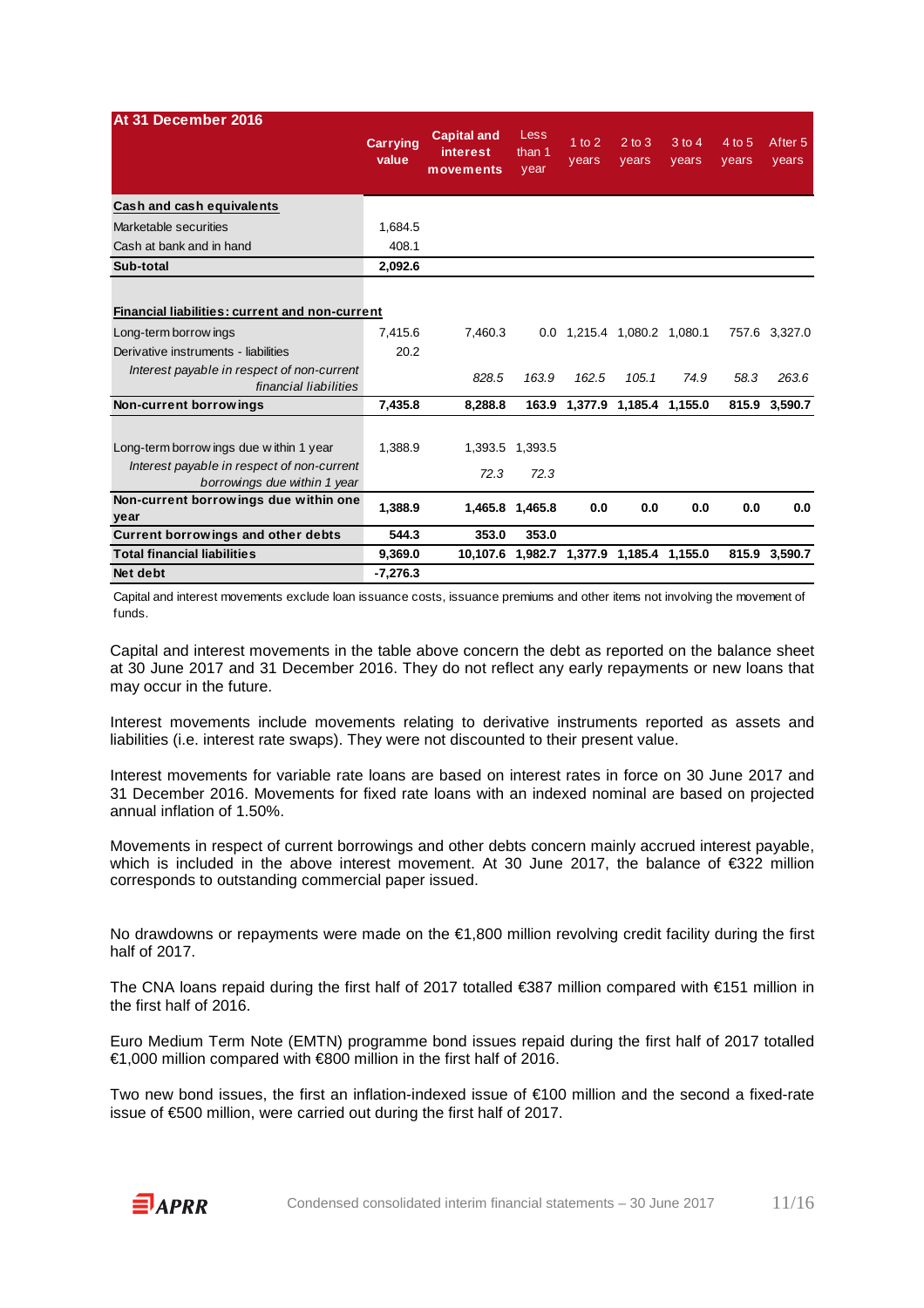Under these conditions, the amount remaining available under the EMTN programme came to €2.25 billion at 30 June 2017 taking into account notes issued since the programme's inception.

The outstanding commercial paper programme totalled €322.0 million at 30 June 2017, compared with €353.0 million at 31 December 2016.

| (€ millions)                                        | <b>Carrying</b><br>value<br>30/06/2017 | <b>Fair value</b><br>30/06/2017 | <b>Carrying</b><br>value<br>31/12/2016 | <b>Fair value</b><br>31/12/2016 |
|-----------------------------------------------------|----------------------------------------|---------------------------------|----------------------------------------|---------------------------------|
| <b>Financial assets:</b>                            |                                        |                                 |                                        |                                 |
| Cash and cash equivalents and marketable securities | 1,186.1                                | 1,186.1                         | 2,092.6                                | 2,092.6                         |
| Loans                                               | 6.2                                    | 6.2                             | 6.2                                    | 6.2                             |
| Interest rate swaps                                 | 2.7                                    | 2.7                             | 5.4                                    | 5.4                             |
| Other financial assets                              | 87.8                                   | 87.8                            | 85.3                                   | 85.3                            |
| Trade and other receivables                         | 135.8                                  | 135.8                           | 144.5                                  | 144.5                           |
| Other current assets                                | 200.9                                  | 200.9                           | 212.5                                  | 212.5                           |
| <b>Financial liabilities:</b>                       |                                        |                                 |                                        |                                 |
| Variable rate loans                                 | 1,626.6                                | 1,661.6                         | 1,625.6                                | 1,675.0                         |
| Fixed rate loans with indexed nominal               | 153.9                                  | 172.4                           | 52.7                                   | 65.0                            |
| Fixed rate loans                                    | 6,206.1                                | 6,571.5                         | 7,100.8                                | 7,566.7                         |
| Interest rate swaps                                 | 14.6                                   | 14.6                            | 20.2                                   | 20.2                            |
| Other financial liabilities                         | 414.2                                  | 414.2                           | 569.7                                  | 569.7                           |
| Trade and other payables                            | 99.0                                   | 99.0                            | 106.3                                  | 106.3                           |
| Other non-current liabilities                       | 91.9                                   | 91.9                            | 92.9                                   | 92.9                            |
| Other current liabilities                           | 256.9                                  | 256.9                           | 269.3                                  | 269.3                           |

The fair value of derivative instruments corresponds to the mark-to-market value communicated by the various counterparties.

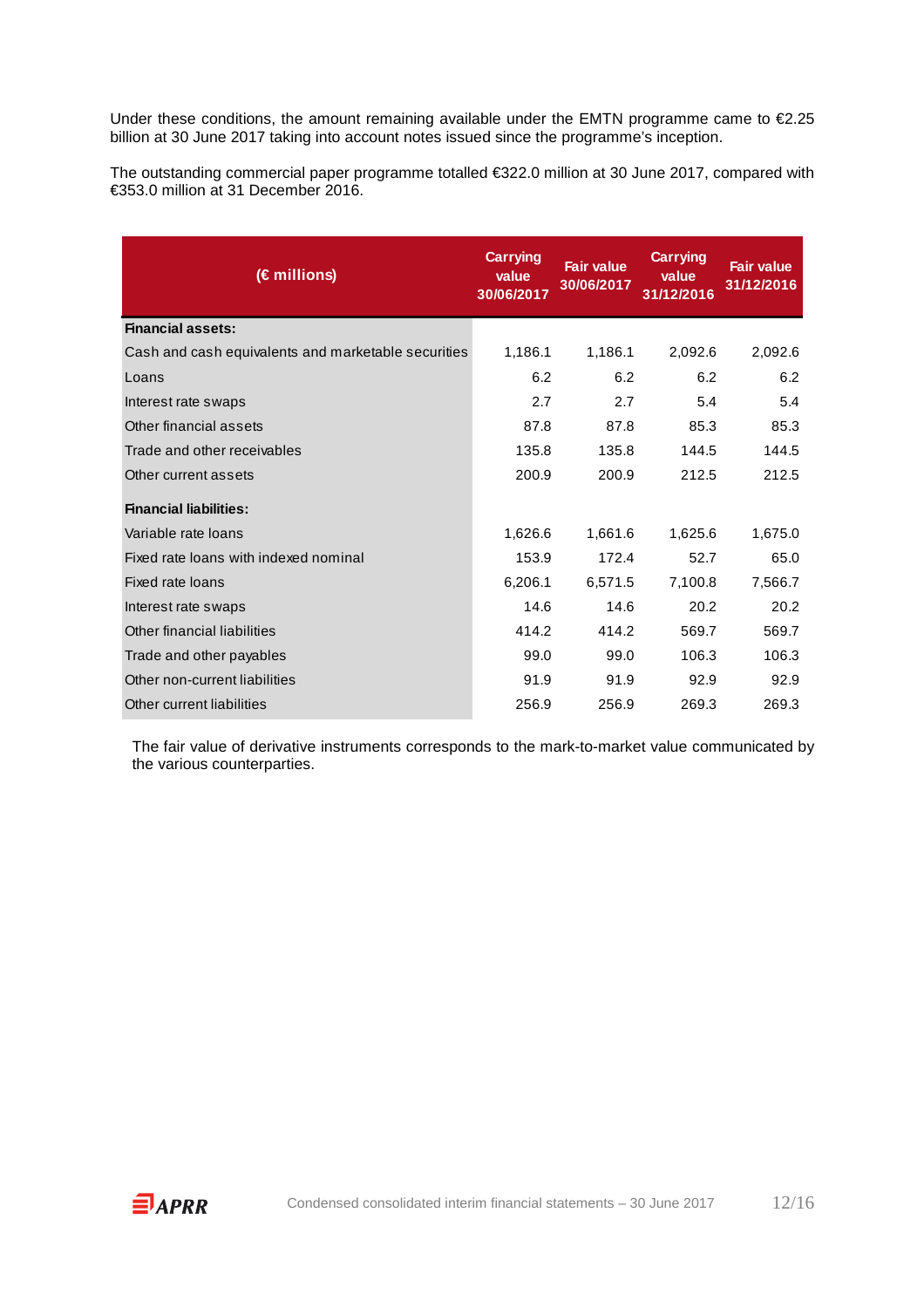|                                                     |          | <b>Six months ended</b><br>30 June 2017 |          | <b>Six months ended</b><br><b>31 December 2016</b> |          |          |  |
|-----------------------------------------------------|----------|-----------------------------------------|----------|----------------------------------------------------|----------|----------|--|
| $(\epsilon$ millions)                               |          | <b>Fair value hierarchy level</b>       |          | <b>Fair value hierarchy level</b>                  |          |          |  |
|                                                     | level 1: | level 2:                                | level 3: | level 1:                                           | level 2: | level 3: |  |
|                                                     |          |                                         |          |                                                    |          |          |  |
| Financial assets measured at fair value             |          |                                         |          |                                                    |          |          |  |
| Cash and cash equivalents and marketable securities | 1,186.1  |                                         |          | 2,092.6                                            |          |          |  |
| Interest rate swaps                                 |          | 2.7                                     |          |                                                    | 5.4      |          |  |
| Unlisted participating interests                    |          |                                         | 23.1     |                                                    |          | 2.4      |  |
| Total financial assets measured at fair value       | 1,186.1  | 2.7                                     | 23.1     | 2,092.6                                            | 5.4      | 2.4      |  |
| <b>Financial liabilities:</b>                       |          |                                         |          |                                                    |          |          |  |
| lFixed-rate loans measured at fair value            |          |                                         |          |                                                    |          |          |  |
| Notional                                            |          | 75.0                                    |          |                                                    | 75.0     |          |  |
| Revalued                                            |          | 1.4                                     |          |                                                    | 2.4      |          |  |
|                                                     |          |                                         |          |                                                    |          |          |  |
| Interest rate swaps                                 |          | 14.6                                    |          |                                                    | 20.2     |          |  |
| Total financial liabilities measured at fair value  |          | 91.0                                    |          |                                                    | 97.6     |          |  |

Level 1: quotation on an active market

Level 2: internal model using observable inputs

Level 3: internal model using unobservable inputs

| $(\epsilon$ millions)                                   | <b>Notional amount by</b><br>maturity<br>at 30 June 2017 |      |              |                   |      | o/w derivatives<br>qualifying as fair<br>value hedges | o/w derivatives<br>qualifying as<br><b>autonomous</b> |                   |  |
|---------------------------------------------------------|----------------------------------------------------------|------|--------------|-------------------|------|-------------------------------------------------------|-------------------------------------------------------|-------------------|--|
|                                                         | 2018                                                     | 2020 | <b>Total</b> | <b>Fair value</b> |      | <b>Notional Fair value</b>                            | <b>Notional</b>                                       | <b>Fair value</b> |  |
| Interest rate swaps                                     |                                                          |      |              |                   |      |                                                       |                                                       |                   |  |
| Interest rate swap, pay<br>variable/receive 3.38%       | 75,0                                                     |      | 75,0         | 2,7               | 75,0 | 2,7                                                   |                                                       |                   |  |
| Interest rate swap, pay<br>variable/receive variable    | 58,4                                                     |      | 58,4         |                   |      |                                                       | 58,4                                                  |                   |  |
| Interest rate swap, pay<br>variable/receive variable    | 75,0                                                     |      | 75,0         | (0,2)             |      |                                                       | 75,0                                                  | (0,2)             |  |
| Interest rate swap, pay<br>variable/receive variable    | 75,0                                                     |      | 75,0         | (1,5)             |      |                                                       | 75,0                                                  | (1,5)             |  |
| Interest rate swap, pay<br>4.5%/receive variable        |                                                          | 91,6 | 91,6         | (12,8)            |      |                                                       | 91,6                                                  | (12,8)            |  |
| <b>Total financial assets</b><br>measured at fair value | 283,4                                                    | 91,6 | 375,0        | (11,8)            | 75,0 | 2,7                                                   | 300,0                                                 | (14, 6)           |  |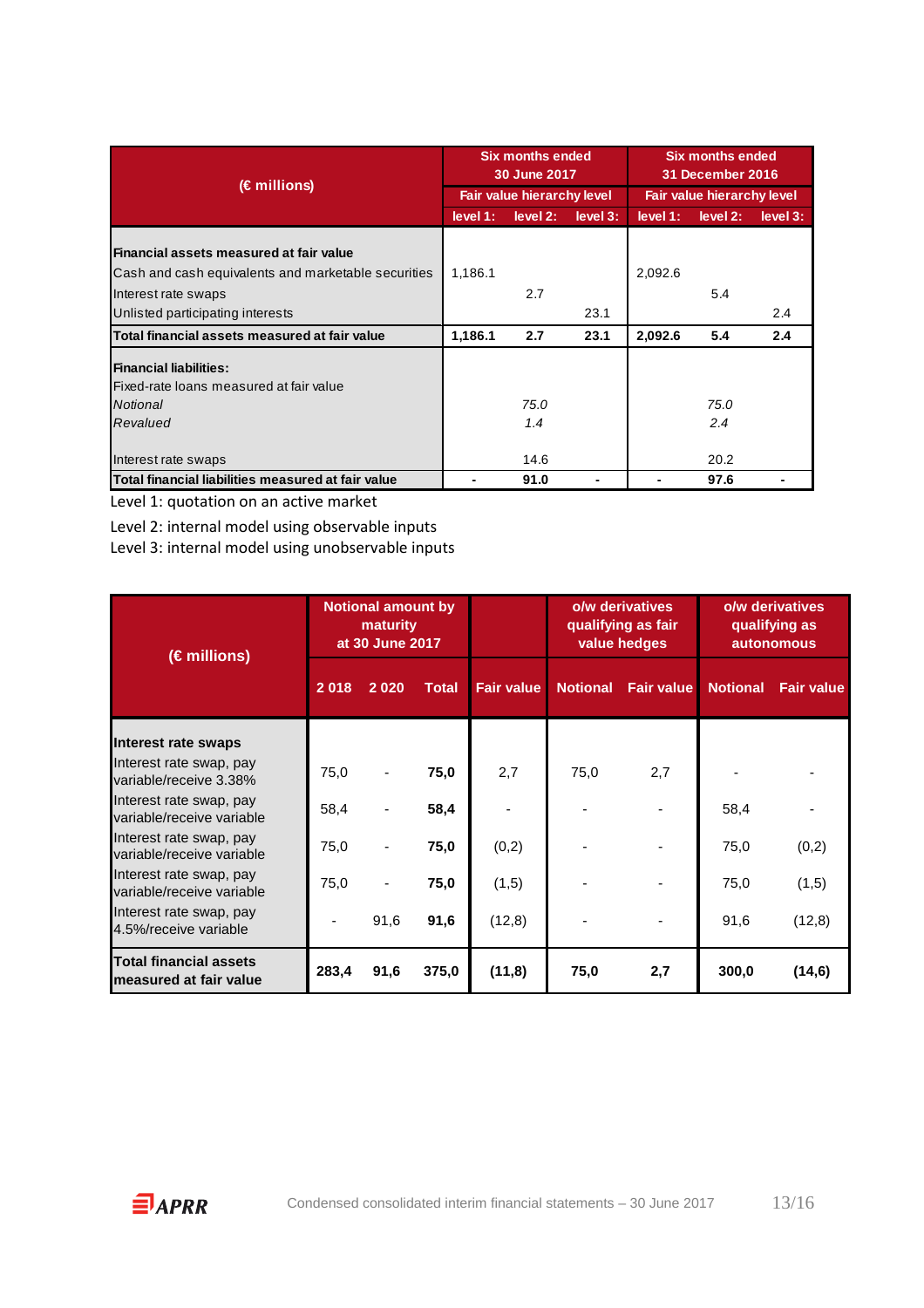At 30 June 2017, the portfolio of derivative instruments held by the APRR Group consisted of a residual group of five derivative contracts, including one swap receiving a fixed rate and paying a variable rate, which was designated as a fair value hedge (with a nominal value of €75 million, maturing in 2018), and three options entered into partly to mitigate exposure to higher interest rates and one swap paying a fixed rate and receiving a variable rate (arising from the exercise of a swaption having matured in April 2010), which are treated as autonomous instruments for accounting purposes. These were entered into in the second half of 2005 as part of a variable rate programme scaled back to €300 million at 30 June 2010, matched to the following loans:

- €208.4 million against the 4.50% CNA loan maturing on 28 March 2018; and
- €91.6 million until April 2020, corresponding to a portion of the debt equivalent to the 4.50% CNA loan that matured on 25 April 2010.

The Group's currency, interest rate and liquidity risk exposures are substantially the same as detailed in the 2016 annual consolidated financial statements.

|                                                        | 01/01/2017 | Additional<br>provisions<br>in the<br>period | <b>Provisions</b><br>utilised | <b>Provisions</b><br>reversed | Other | 30/06/2017 |
|--------------------------------------------------------|------------|----------------------------------------------|-------------------------------|-------------------------------|-------|------------|
| Provision for retirement indemnities                   | 45.5       | 1.1                                          | (1.4)                         | 0.0                           | (0.5) | 44.6       |
| Provision for long-service medals                      | 0.8        |                                              |                               |                               |       | 0.8        |
| Provision for maintaining infrastructures in condition | 215.9      | 16.5                                         | (9.7)                         |                               | (0.4) | 222.3      |
| Non-current provisions                                 | 262.2      | 17.6                                         | (11.1)                        | 0.0                           | (0.9) | 267.7      |
| Provision for retirement indemnities                   | 1.0        |                                              |                               |                               | 0.5   | 1.5        |
| Provision for long-service medals                      | 0.2        |                                              |                               |                               |       | 0.2        |
| Provision for maintaining infrastructures in condition | 37.4       |                                              |                               |                               | 0.4   | 37.8       |
| Other provisions for liabilities and charges           | 1.4        | 0.2                                          | (0.3)                         | (0.1)                         |       | 1.1        |
| <b>Current provisions</b>                              | 40.0       | 0.2                                          | (0.3)                         | (0.1)                         | 0.9   | 40.7       |

#### Note 2.3 – Provisions

|                                                        | 01/01/2016 | Additional<br>provisions<br>in the<br>period | <b>Provisions</b><br>utilised | <b>Provisions</b><br>reversed | Other | 30/06/2016 |
|--------------------------------------------------------|------------|----------------------------------------------|-------------------------------|-------------------------------|-------|------------|
| Provision for retirement indemnities                   | 41.2       | 1.6                                          | (0.4)                         | 0.0                           | 4.8   | 47.2       |
| Provision for long-service medals                      | 0.9        |                                              |                               |                               |       | 0.9        |
| Provision for maintaining infrastructures in condition | 220.5      | 10.5                                         | (10.3)                        |                               | (2.9) | 217.8      |
| Non-current provisions                                 | 262.6      | 12.1                                         | (10.7)                        | 0.0                           | 1.9   | 265.9      |
| Provision for retirement indemnities                   | 0.6        |                                              |                               |                               |       | 0.6        |
| Provision for long-service medals                      | 0.2        |                                              |                               |                               |       | 0.2        |
| Provision for maintaining infrastructures in condition | 31.6       |                                              |                               |                               | 2.9   | 34.5       |
| Other provisions for liabilities and charges           | 1.2        | 0.4                                          | (0.3)                         | (0.0)                         |       | 1.3        |
| <b>Current provisions</b>                              | 33.6       | 0.4                                          | (0.3)                         | (0.0)                         | 2.9   | 36.7       |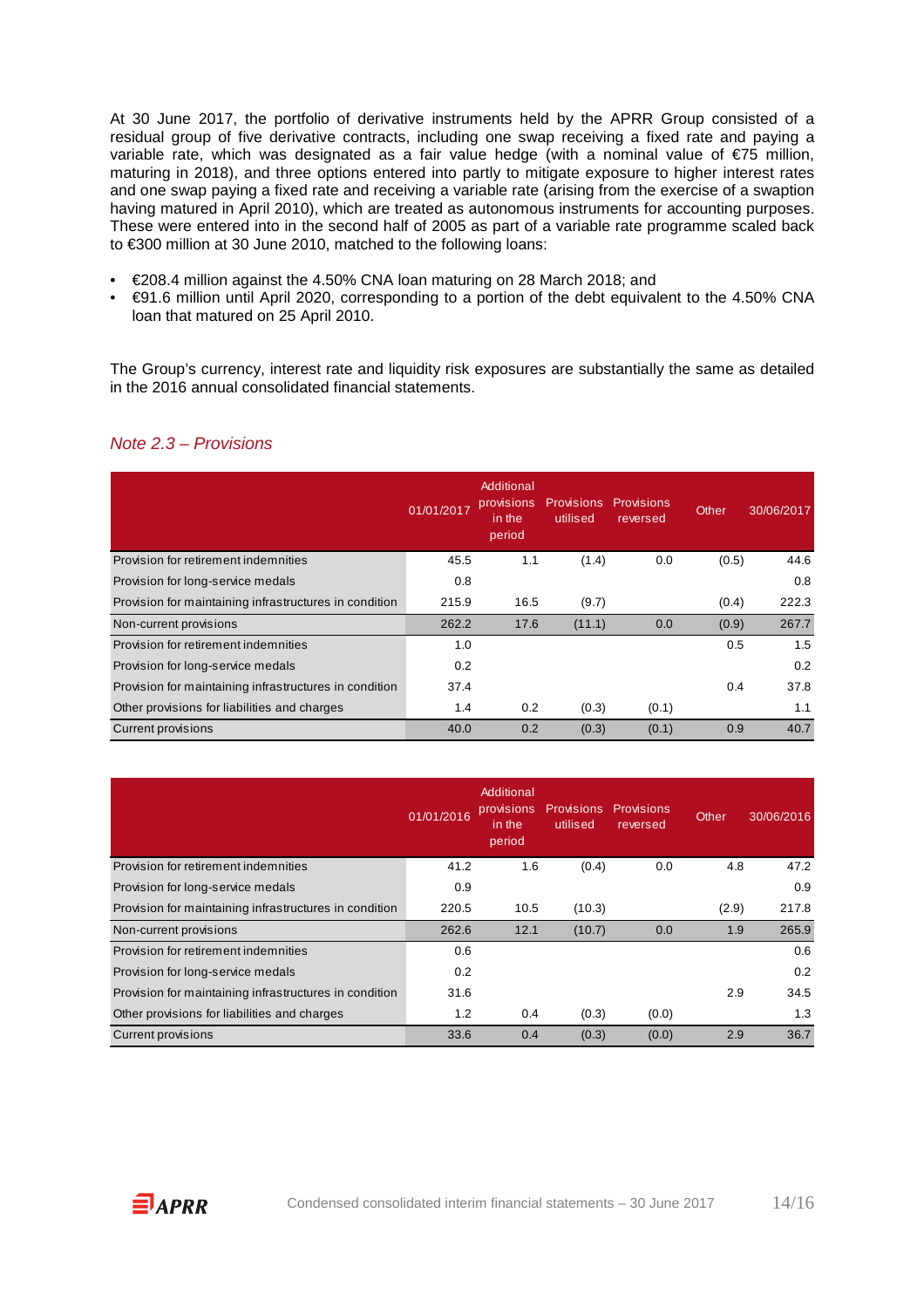#### Note 2.4 – Investments in associates

Investments in associates consist of the Group's shareholding in Adelac, the concession holder for a 19-kilometre section of the A41 motorway between Villy le Pelloux-Saint Martin-Bellevue and Saint-Julien-en-Genevois, and Axxès, which markets and manages toll subscriptions for heavy goods vehicles.

Key financial data for associates are summarised in the table below:

| $(\epsilon$ millions)                                                        | <b>ADELAC</b> | <b>AXXES</b> |
|------------------------------------------------------------------------------|---------------|--------------|
| Country                                                                      | France        | France       |
| Percentage owned                                                             | 49.90%        | 34.01%       |
| Share of profit (losses) of associates recognised                            | 0.0           | 0.5          |
| Share of items of other comprehensive income of associates recognised        | 6.8           | 0.0          |
| Group's share of the capital and reserves of associates                      | 9.8           | 13.3         |
| Share of losses of associates not recognised                                 | 21.3          | 0.0          |
| Share of items of other comprehensive income of associates not<br>recognised | (21.3)        | 0.0          |
| Carrying amount of investment                                                | 9.8           | 13.3         |
| Market capitalisation                                                        |               |              |

In the case of Adelac, the cumulative unrecognised shares totalled €22.0 million at 31 December 2016.

Other items of comprehensive income are related to changes in the fair value of interest-rate hedging instruments, which are treated in a similar way as the APRR group.

#### Note 2.5 – Off-balance sheet commitments at 30 June 2017

Signed work contracts not executed totalled €266 million at 30 June 2017 compared with €226 million at 30 June 2016 and €198 million at 31 December 2016.

#### Note 2.6 – Related parties

Financière Eiffarie recharged to APRR its share of the costs and expenses of the Financière Eiffarie employees working for APRR.

The Eiffage Group performs works-related services on behalf of the APRR Group in the context of an ordinary client-supplier relationship after a competitive bidding process.

#### Note 2.7 – Significant events during the six-month period

In January, the State and APPR and AREA signed a memorandum of understanding concerning a new motorway investment plan with a value of close to €220 million.

This investment plan, financed by an additional tariff increase covering the years 2019 to 2021, comprises around 15 projects, some of which will be carried out in association with local authorities.